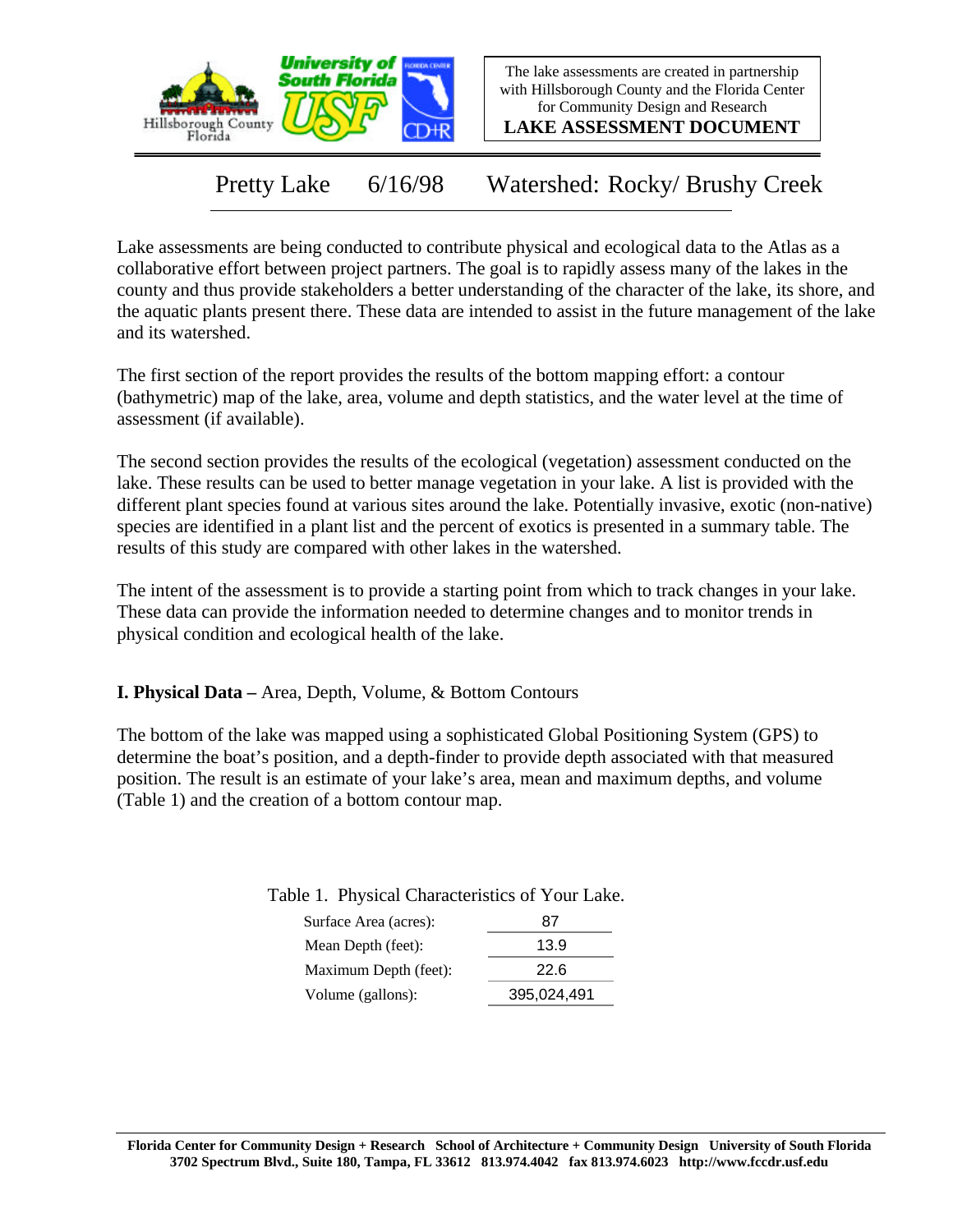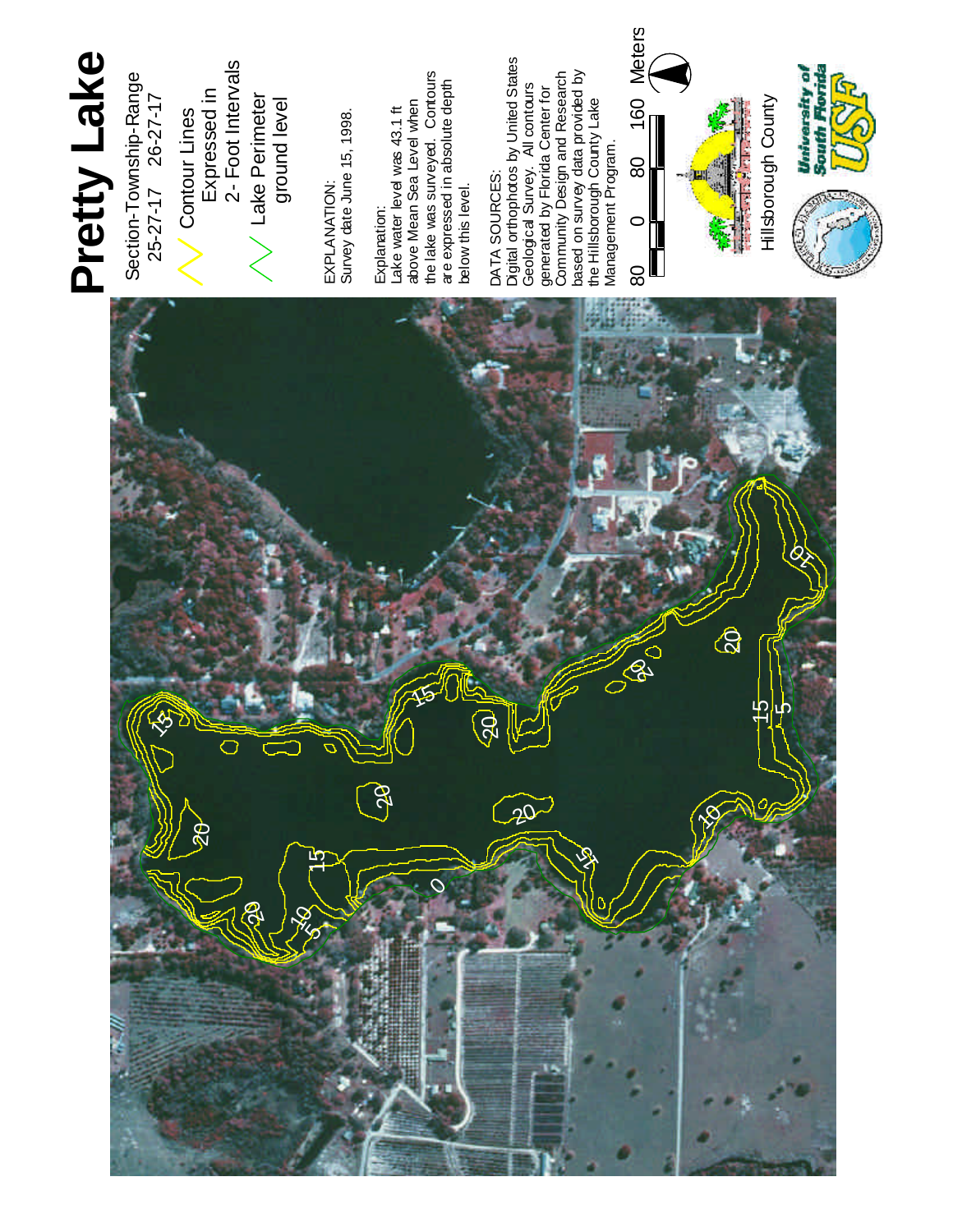

**LAKE ASSESSMENT DOCUMENT**

Pretty Lake 6/16/98 Watershed: Rocky/ Brushy Creek

## **II. Ecological Data**

Aquatic Plant Survey

Approximately equispaced sites are haphazardly mapped around the lake and the aquatic plants at each site are surveyed. The total number of species from all sites is used to approximate the total diversity of aquatic plants and the percent of invasive-exotic plants on the lake and in the watershed (Table 2). Many of these plants are considered ecologically harmful, as they tend to out-compete native species. Such "nuisance" plants can also make boating and other recreational activities difficult or impossible. The common and scientific names of plant species found on your lake are listed in Table 3.

> Table 2. Comparison of species diversity between your lake and other assessed lakes located within your watershed.

|                        |     | Pretty Lake Rocky/ Brushy Creek<br>(Average) |
|------------------------|-----|----------------------------------------------|
| Number of Taxa:        | 32  | 35                                           |
| Percent Exotic Plants: | 22% | 18%                                          |

Table 3. Botanical and common names of the most commonly found plants on your lake. Percent frequency (of occurence), habit (location where found), status (native or exotic), and EPPC status are provided.

| Common Name                       | <b>Plant Species</b>         | Frequency | Habit    | <b>Status</b> | <b>EPPC</b> |
|-----------------------------------|------------------------------|-----------|----------|---------------|-------------|
| Water Hyacinth                    | Eichhornia crassipes         | 100%      | Floating | Exotic        |             |
| Cypress                           | Taxodium spp.                | 100%      | Emergent | Native        | NL.         |
| Maidencane                        | Panicum hemitomon            | 90%       | Emergent | Native        | NL          |
| Torpedo Grass                     | Panicum repens               | 80%       | Emergent | Exotic        |             |
| Common Buttonbush                 | Cephalanthus occidentalis    | 70%       | Emergent | Native        | NL.         |
| <b>Climbing Hempvine</b>          | Mikania scandens             | 70%       | Emergent | Native        | <b>NL</b>   |
| <b>Pickerel Weed</b>              | Pontederia cordata           | 70%       | Emergent | Native        | <b>NL</b>   |
| Para Grass                        | Urochloa (Brachiaria) mutica | 60%       | Emergent | Exotic        |             |
| <b>Alligator Weed</b>             | Alternanthera philoxeroides  | 50%       | Emergent | Exotic        | Ш           |
| Water Primroses, Primrosewillow   | Ludwigia spp.                | 50%       | Emergent | Unknown       | <b>NL</b>   |
| Spatterdock, Yellow Pondlily      | Nuphar lutea var. advena     | 50%       | Floating | Native        | <b>NL</b>   |
| Water Spangles, Water Fern        | Salvinia minima              | 50%       | Floating | Native        | NL.         |
| Swamp Fern                        | Blechnum serrulatum          | 40%       | Emergent | Native        | NL.         |
| Bulltongue Arrowhead, Duck Potato | Sagittaria lancifolia        | 40%       | Emergent | Native        | NL.         |
| Roadgrass, Spikerushes            | Eleocharis spp.              | 30%       | Emergent | Native        | <b>NL</b>   |
| Punk Tree, Melaleuca              | Melaleuca quinquenervia      | 30%       | Emergent | Exotic        |             |

Florida Center for Community Design + Research School of Architecture + Community Design University of South Florida 3702 Spectrum Blvd., Suite 180, Tampa, FL 33612 813.974.4042 fax 813.974.6023 http://www.fccdr.usf.edu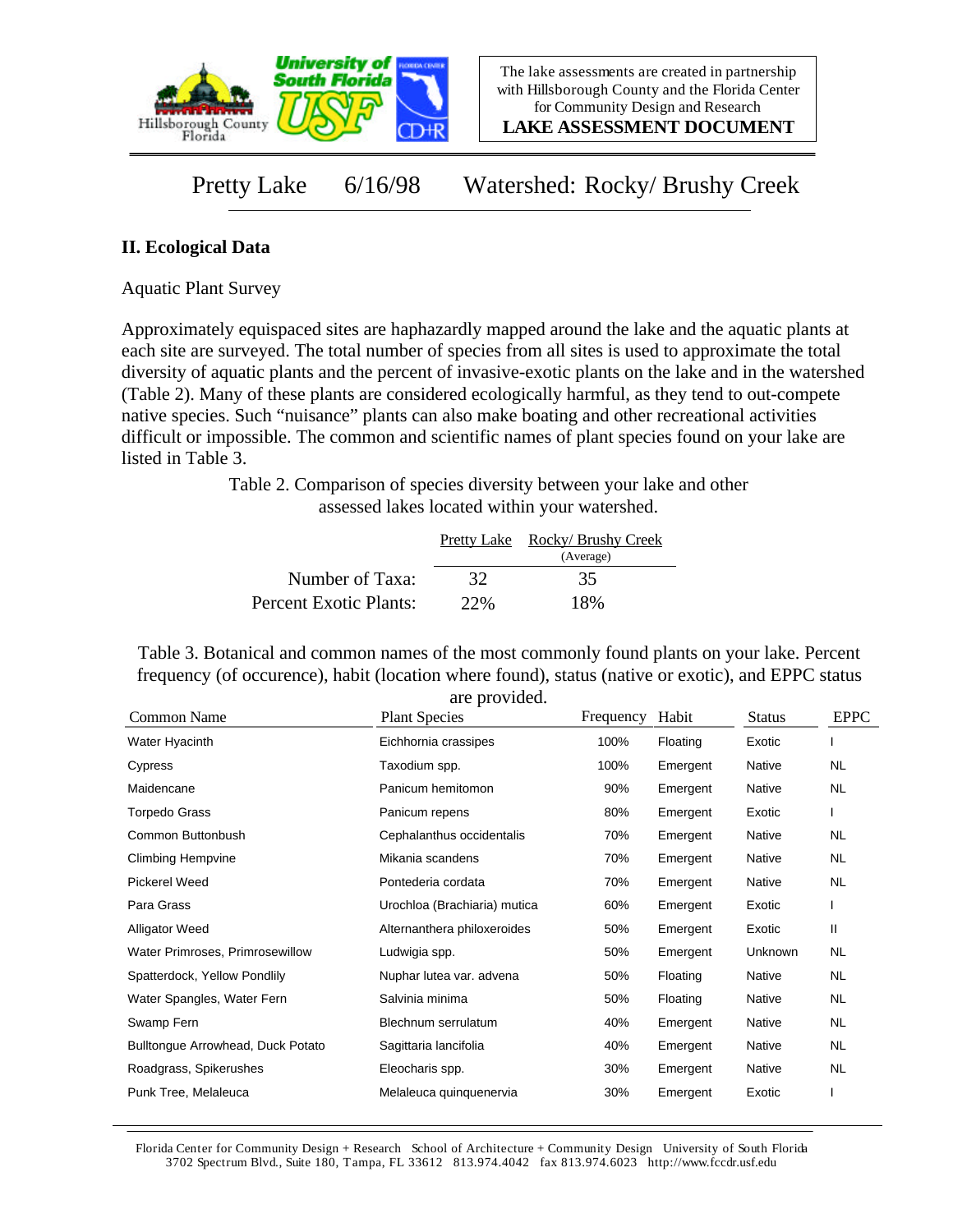Pretty Lake 6/16/98 Watershed: Rocky/ Brushy Creek

| Wax Myrtle                          | Myrica cerifera              | 30% | Emergent  | <b>Native</b> | <b>NL</b> |
|-------------------------------------|------------------------------|-----|-----------|---------------|-----------|
| Laurel Oak; Diamond Oak             | Quercus laurifolia           | 30% | Emergent  | Native        | <b>NL</b> |
| Willow                              | Salix spp.                   | 30% | Emergent  | Native        | <b>NL</b> |
| <b>Burhead Sedge, Cuban Scirpus</b> | Scirpus cubensis             | 30% | Emergent  | Native        | <b>NL</b> |
| Bog Hemp, False Nettle              | Boehmeria cylindrica         | 20% | Emergent  | Native        | <b>NL</b> |
| Dayflower                           | Commelina spp.               | 20% | Emergent  | Exotic        | <b>NL</b> |
| Banana Lily, Big Floatingheart      | Nymphoides aquatica          | 20% | Floating  | Native        | <b>NL</b> |
| Black Gum, Swamp Tupelo             | Nyssa sylvatica var. biflora | 20% | Emergent  | Native        | <b>NL</b> |
| Smartweed, Knotweed                 | Polygonum spp.               | 20% | Emergent  | Native        | <b>NL</b> |
| <b>Water Sprite</b>                 | Ceratopteris thalictroides   | 10% | Emergent  | Exotic        | <b>NL</b> |
| Sedge                               | Cyperus spp.                 | 10% | Emergent  | Unknown       | <b>NL</b> |
| False Daisy, Yerba De Tajo          | Eclipta alba (prostrata)     | 10% | Emergent  | Native        | <b>NL</b> |
| Dahoon Holly                        | llex cassine                 | 10% | Emergent  | Native        | <b>NL</b> |
| Royal Fern                          | Osmunda regalis              | 10% | Emergent  | Native        | <b>NL</b> |
| Cattails                            | Typha spp.                   | 10% | Emergent  | Native        | <b>NL</b> |
| Bladderwort                         | Utricularia spp.             | 10% | Submersed | Native        | <b>NL</b> |